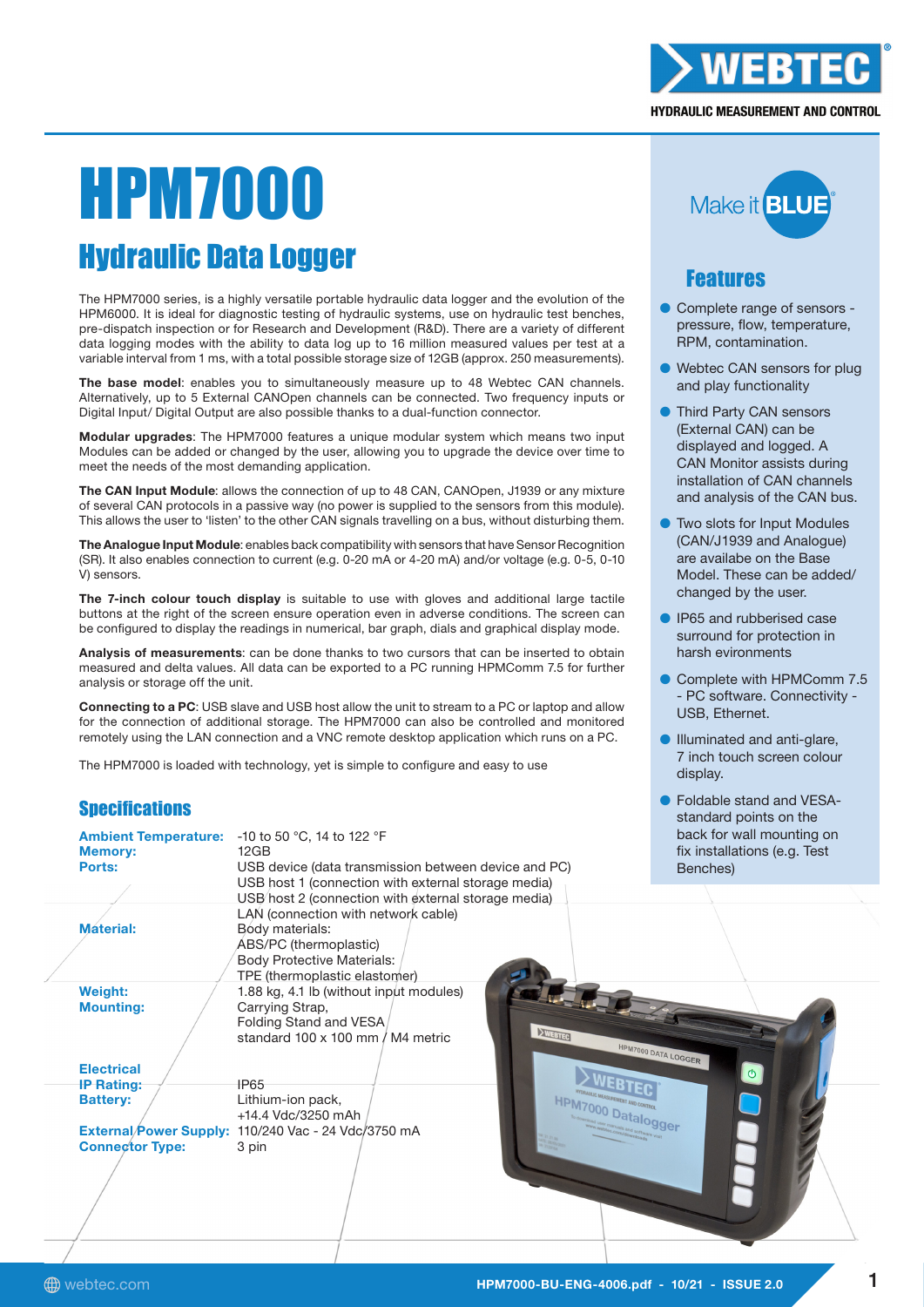

#### Ordering Codes MODEL NUMBER | PART TYPE | PART TYPE DESCRIPTION HPM7000-BS | Measuring Device | Base model without input modules. 2 CAN bus networks, 24 Webtec CAN bus channels each. Alternative at CAN Y up to 5 external CANopen channels. Dual-function input (D-IN/D-OUT or Frequency). HPM7000-IM-CAN | Input Module CAN CAN input module. 2 CAN bus networks, 24 CAN bus channels each for connection with CAN (CAN 2.0 A, CAN 2.0 B) systems like CANopen, CAN generic and SAE-J1939. **HPM7000-IM-ANO** Input Module  $\vert$  Analogue input module. 3 SR sensors ( up to 6 channels), 2 configurable auxiliary inputs

### Additional Specification/Functional Specification

| <b>Input/Output</b>                               |                                                                                                                                                                                                                                                                                                                                                                                                            |
|---------------------------------------------------|------------------------------------------------------------------------------------------------------------------------------------------------------------------------------------------------------------------------------------------------------------------------------------------------------------------------------------------------------------------------------------------------------------|
| <b>Base Model CAN sensor Input:</b>               | 2 CAN bus networks, 24 Webtec CAN bus channels each. Alternative at CAN Y up to<br>5 external CANopen channels. Baudrate at different CAN adjustable. 24 Vdc power<br>supply/ max. 250 mA. Internal termination impedance 120 Ohm fixed. Supports<br>CAN 2.0 A/CAN 2.0 B.<br>Connector Type: M12x1, 5 pin with SPEEDCON®, Plug<br>Sampling rate: 1ms = 1000 measurement values/s                           |
| <b>Base Model D-IN/OUT FREQ.1/2:</b>              | Dual-function input, which can be used either as DIGITAL-IN or DIGITAL-OUT, or<br>through a changeover in software, two frequency inputs are made available.<br>Connector Type: M12x1, 5 pin with SPEEDCON®, Socket<br>Supply: 24 Vdc, 80 mA, galvanic isolated<br>Frequency Range: 0 Hz to 20 kHz<br>Signal Level: Low: 0-1.4 V, high: 3-30 V<br>Precision: $\leq \pm 0.1\%$                              |
| <b>Input Module Analogue:</b><br>(HPM7000-IM-ANO) | 3 sensor inputs (up to 6 channels) with sensor recognition for Webtec SR sensors                                                                                                                                                                                                                                                                                                                           |
|                                                   | Connector Type: 5 pin, push-pull, combination connector/socket<br>Sampling Rate: 1 ms = 1000 measured values/sec.<br>2 sensor inputs (analogue) for auxiliary sensors measuring current and voltage                                                                                                                                                                                                        |
|                                                   | Connector Type: M12x1, 5 pin, Socket.<br>Sampling Rate: 1 ms = 1000 measured values/sec.<br>Voltage input range: -10 to 10 Vdc<br>Current input range: 0 to 20 mA / 4 to 20 mA<br>Supply to ext. Sensors: +24 Vdc/max. 100 mA<br>Accuracy: $\pm 0.1$ % FS<br>Weight: 0.152 kg                                                                                                                              |
| <b>Input Module CAN:</b><br>(HPM7000-IM-CAN)      | 2 CAN bus networks, 24 CAN bus channels each for connection with CAN (CAN 2.0)<br>A, CAN 2.0 B) systems like CANopen, CAN generic and SAE-J1939. Mixed<br>mode of several CAN protocols possible.<br>Connector Type: M12x1, 5 pin with SPEEDCON®, Socket<br>Supply: Passive. Each CAN port galvanically isolated.<br>Termination Impedance: 120 ohm, selectable ON or OFF in software.<br>Weight: 0.127 kg |
| <b>Definitions:</b>                               | Sensor: a physical device (e.g. Pressure Transducer, Turbine Flow Meter, etc.)<br>Channels: Number of variables that a sensor is capable to measure (e.g. Webtec<br>Turbine Flow Meters with CAN output measure flow and temperature therefore<br>two channels are used)                                                                                                                                   |